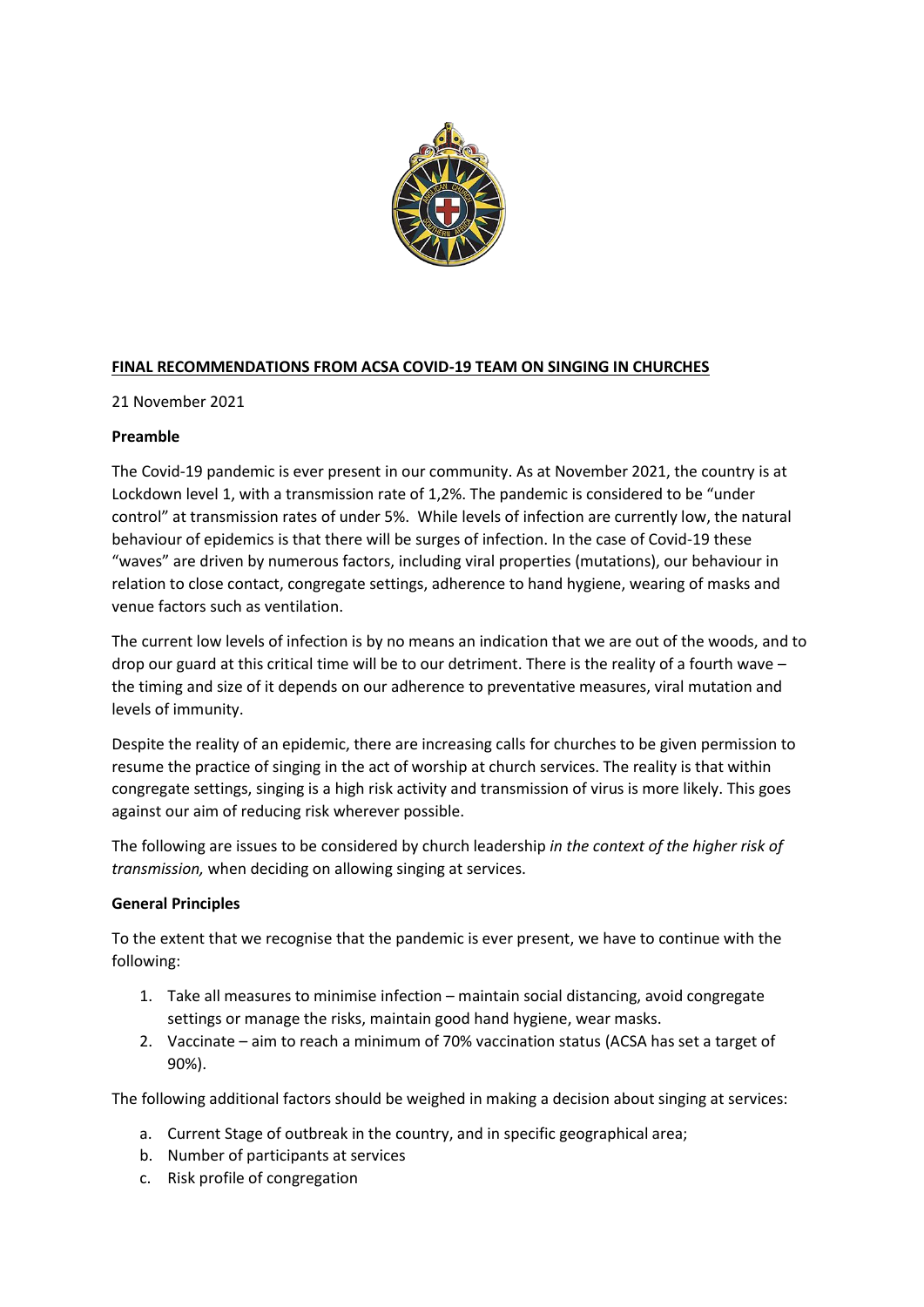- d. Venue size and ventilation
- e. Extent to which risk can be mitigated at church venue

### Current stage of outbreak.

As at the time of preparing the brief we are at the lowest lockdown level. For this reason, when transmission rates are below 5%, the guidelines for singing at church are being considered and proposed. As soon as transmission rates increase, churches should cease the practice of singing even before new guidelines are published.

### **Number of Participants at Service**

Because singing is associated with further spread of the virus by droplet/airborne mechanisms, the distance between congregants should be increased to a minimum of 3m. This will mean smaller numbers at services, and additional services added per day to accommodate congregations. Alternately, singing can be limited to the choir only, if the choir can be separated with a minimum distance of 3m between members, and 3m from the nearest congregant, in a well ventilated area. Most important to note is that MASKS remain COMPULSORY and cannot be removed while singing.

Risk profile of congregation.

Congregations with a higher risk profile should not consider singing at services, and continue with recorded music / solo performances. The risk assessment will include:

- 1. Age of congregants. An older population is at higher risk. The risk are the age itself, as well as the higher prevalence of chronic diseases such as Diabetes, Hypertension, Cancer etc.
- 2. Vaccination status. A congregation below 70% vaccination status remains an at risk population. Every effort should be made to vaccinate our congregations. Below 70% vaccination status singing is not recommended.
- 3. Venue size and ventilation is discussed below.

#### Venue Size and Ventilation

Social distancing should increase to 3m if singing will take place. This means that smaller venues will drop below the recommended 50% or 250 persons indoors.

Poorly ventilated churches should not consider singing. Choirs should be in areas where there is good cross ventilation with open windows / doors.

### **In Summary:**

- 1. Singing remains a high risk activity in congregant settings and can contribute to an event becoming a super-spreader event. The risk to all faith organisations is that if this occurs, then churches will be closed. The decision to sing should not be taken lightly.
- 2. General principles of hand hygiene and wearing masks continue and are compulsory.
- 3. Social distancing should increase to a recommended 3m. This may result in addition of services to accommodate congregants.
- 4. Venues must have good ventilation to reduce the risk of airborne and droplet spread of the virus.